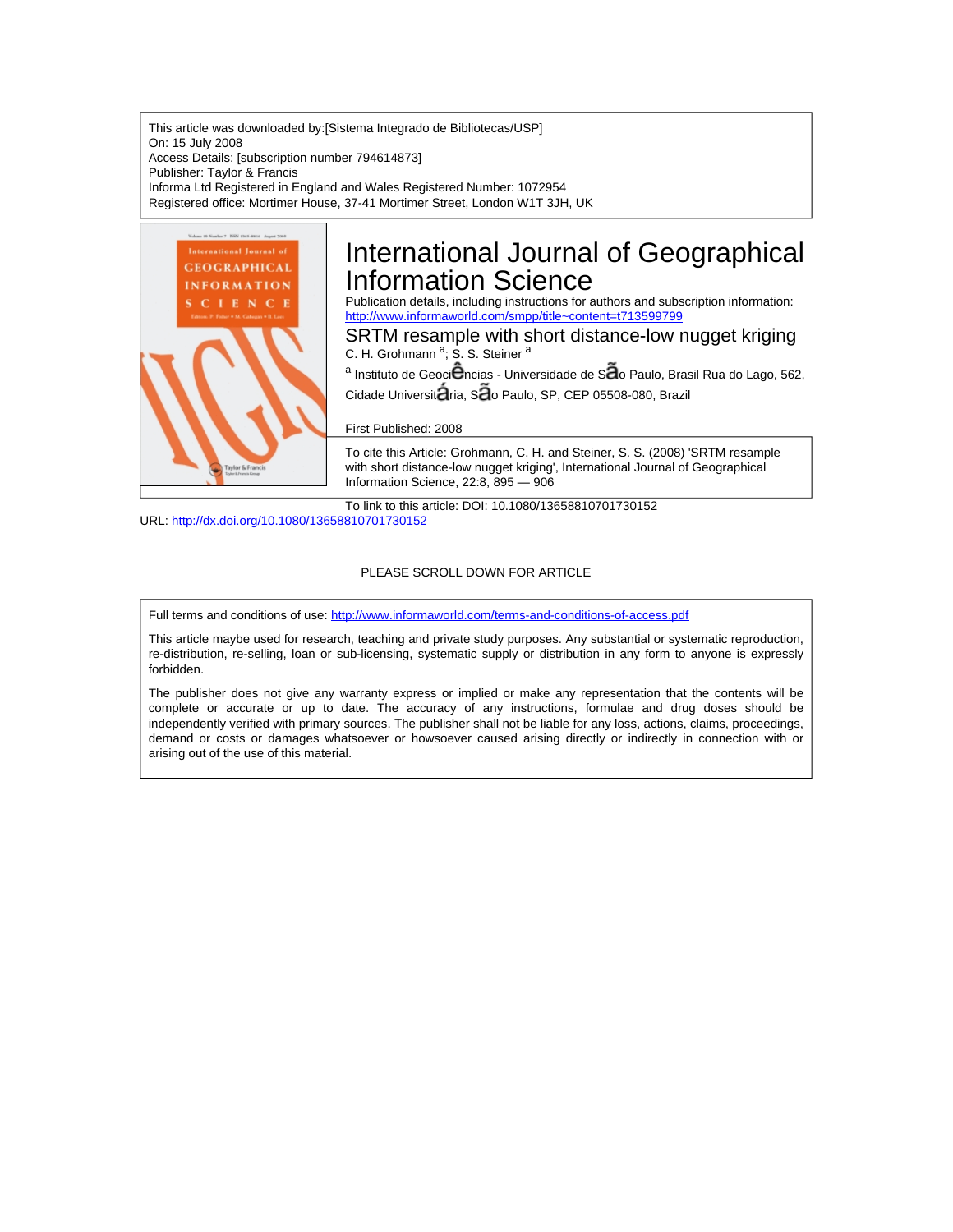

# Research Article

# SRTM resample with short distance-low nugget kriging

C. H. GROHMANN\* and S. S. STEINER

Instituto de Geociências – Universidade de São Paulo, Brasil Rua do Lago, 562, Cidade Universitária, São Paulo, SP, CEP 05508-080, Brazil

(Received 15 March 2007; in final form 4 October 2007 )

The shuttle radar topography mission (SRTM), was flow on the space shuttle Endeavour in February 2000, with the objective of acquiring a digital elevation model of all land between  $60^{\circ}$  north latitude and  $56^{\circ}$  south latitude, using interferometric synthetic aperture radar (InSAR) techniques. The SRTM data are distributed at horizontal resolution of 1 arc-second ( $\sim$ 30 m) for areas within the USA and at 3 arc-second  $(\sim 90 \,\text{m})$  resolution for the rest of the world. A resolution of 90 m can be considered suitable for the small or medium-scale analysis, but it is too coarse for more detailed purposes. One alternative is to interpolate the SRTM data at a finer resolution; it will not increase the level of detail of the original digital elevation model (DEM), but it will lead to a surface where there is the coherence of angular properties (i.e. slope, aspect) between neighbouring pixels, which is an important characteristic when dealing with terrain analysis. This work intents to show how the proper adjustment of variogram and kriging parameters, namely the nugget effect and the maximum distance within which values are used in interpolation, can be set to achieve quality results on resampling SRTM data from 3'' to 1''. We present for a test area in western USA, which includes different adjustment schemes (changes in nugget effect value and in the interpolation radius) and comparisons with the original 1'' model of the area, with the national elevation dataset (NED) DEMs, and with other interpolation methods (splines and inverse distance weighted (IDW)). The basic concepts for using kriging to resample terrain data are: (i) working only with the immediate neighbourhood of the predicted point, due to the high spatial correlation of the topographic surface and omnidirectional behaviour of variogram in short distances; (ii) adding a very small random variation to the coordinates of the points prior to interpolation, to avoid punctual artifacts generated by predicted points with the same location than original data points and; (iii) using a small value of nugget effect, to avoid smoothing that can obliterate terrain features. Drainages derived from the surfaces interpolated by kriging and by splines have a good agreement with streams derived from the 1'' NED, with correct identification of watersheds, even though a few differences occur in the positions of some rivers in flat areas. Although the 1'' surfaces resampled by kriging and splines are very similar, we consider the results produced by kriging as superior, since the spline-interpolated surface still presented some noise and linear artifacts, which were removed by kriging.

Keywords: RTM; DEM; kriging; Geostatistics; Nugget value; Variogram; Interpolation

<sup>\*</sup>Corresponding author. Email: carlos.grohmann@gmail.com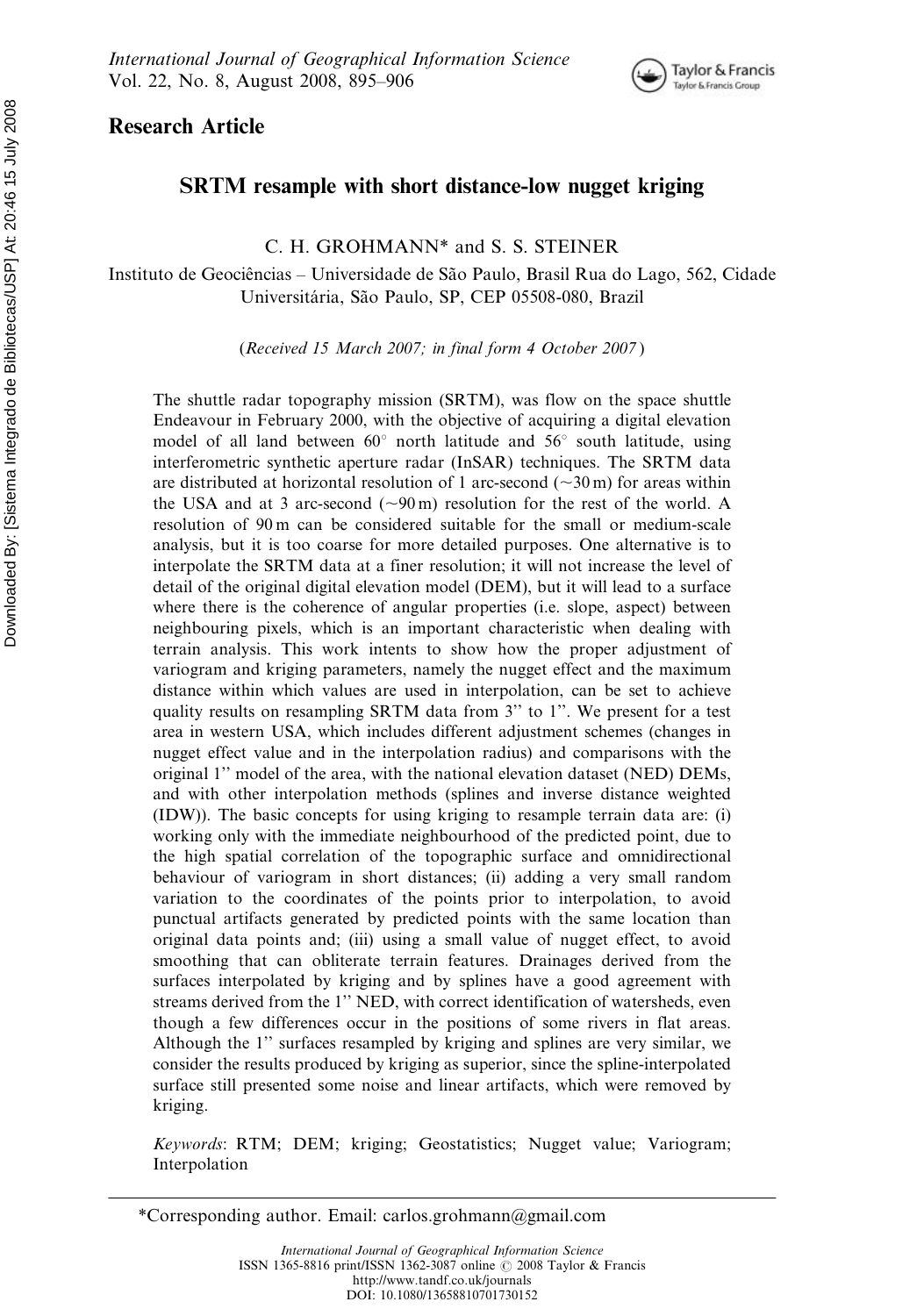### 1. Introduction

The shuttle radar topography mission (SRTM), a joint project of the National Aeronautics and Space Administration (NASA), the National Geospatial-Intelligence Agency (NGA-DoD) and the German Aerospace Centre (Deustches Zentrum für Luft- und Raumfahrt – DLR), was flow on the space shuttle Endeavour in February 2000, with the objective of acquiring a digital elevation model of all land between  $60^{\circ}$ north latitude and  $56^{\circ}$  south latitude, using interferometric synthetic aperture radar (InSAR) techniques (Farr and Kobrick 2000, van Zyl 2001, Rabus et al. 2003, Farr et al. 2007). The data are distributed as regular-grid digital elevation models (DEMs), at horizontal resolution of 1 arc-second ( $\sim$ 30 m) for areas within the conterminous USA and at 3 arc-second  $({\sim}90 \,\text{m})$  for the rest of the world.

The SRTM data have been widely used as the source for DEMs. As a resolution of 90 m can be considered suitable for small to medium-scale analysis (e.g. 1:100,000 or smaller), it is too coarse for more detailed purposes. If no data are available with higher detail, one alternative is to interpolate the SRTM data at a finer resolution. This operation will not increase the level of detail of the original DEM, but it will lead to a surface with the higher coherence of angular properties (i.e. slope, aspect) between neighbouring pixels (Valeriano et al. 2006), which is an important characteristic when dealing with digital terrain analysis.

This work intends to show how the proper adjustment of variogram and kriging parameters (namely the nugget effect and the maximum distance within which values are used in interpolation – hence short distance-low nugget kriging) can be set to achieve quality results on resampling SRTM data from 3'' to 1'' resolution. Examples are presented for a test area in western USA and include different adjustment schemes (changes in nugget effect value and in the interpolation radius) and comparisons with the original 1'', with the national elevation dataset (NED) DEMs, and with other interpolation methods (splines and inverse distance weighted (IDW)).

The basic concepts for using kriging to resample terrain data, which will be discussed in the following sections, are as follows:

- (i) working only with the immediate neighbourhood of the predicted point, due to the high spatial correlation of the topographic surface and omnidirectional behaviour of variogram in short distances;
- (ii) adding a very small random variation to the coordinates of the points prior to interpolation, to avoid punctual artifacts generated by predicted points (pixels) with the same location than original data points;
- (iii) using a small value of nugget effect, to avoid smoothing that can obliterate terrain features.

## 2. Materials and methods

#### 2.1 Study area

Selection of the study area was based on the availability of 1'' and 3'' SRTM data – which limits the possibilities to the conterminous  $USA - on$  the morphological characteristics, such as the presence of hills and flatlands, and on lack of urban features, which could introduce bias in the analysis. The test area is located in southeastern California, close to the western limit of the Mojave Block, delimited by the San Andreas and Garlock Faults (figure 1). The main geomorphological units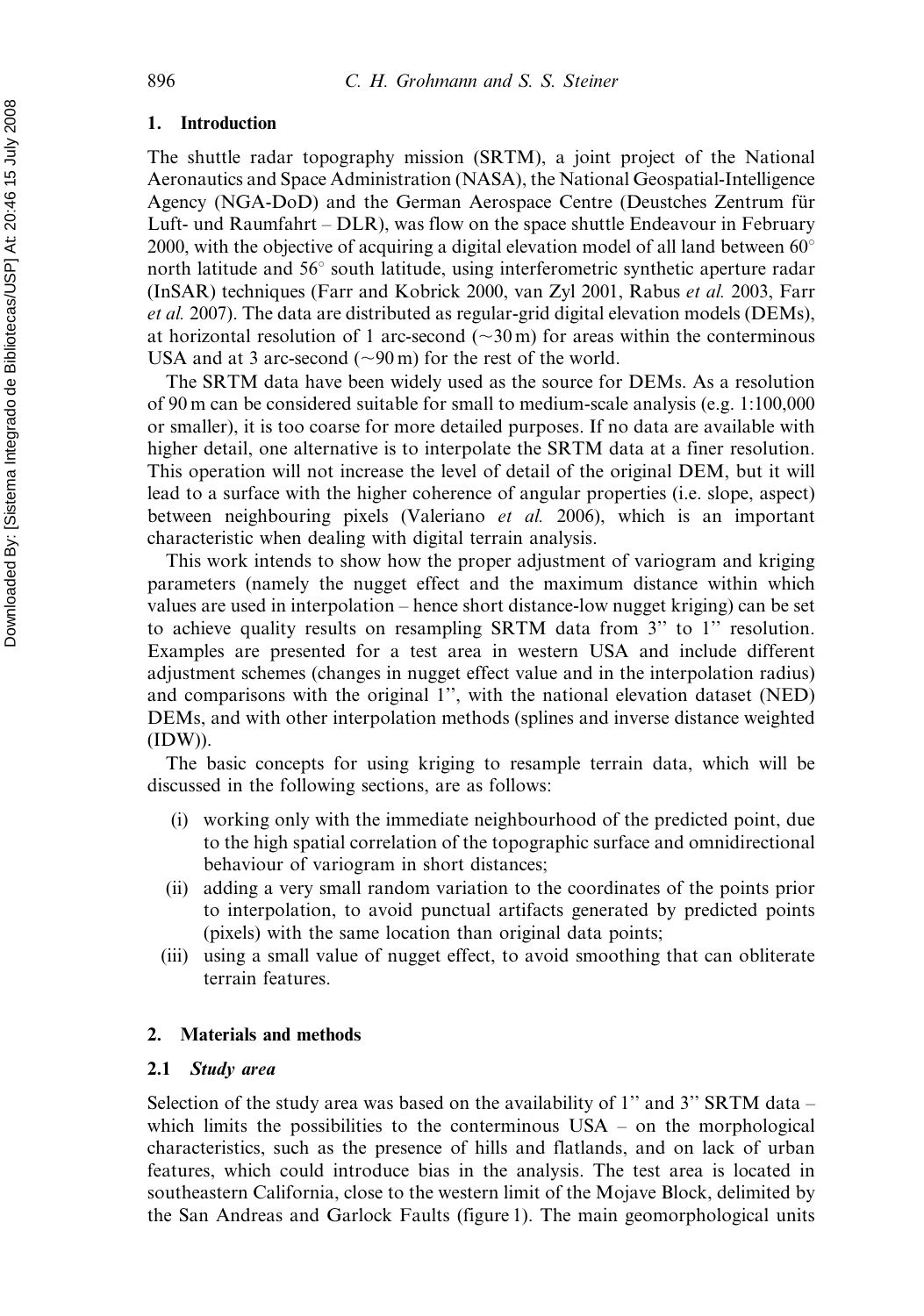

Figure 1. Location and simplified geology of the study area. Geology modified from Schruben et al. (1997).

are the southern Sierra Nevada north of the Garlock Fault, the Transverse Ranges west of the San Andreas Fault and the flatlands of the western Mojave Desert. According to Dibblee Jr. (1967), the area is composed mainly of crystalline pre-Tertiary rocks, Tertiary sedimentary and volcanic rocks and Quaternary sediments and local basaltic flows.

#### 2.2 Dataset preparation

All kriging calculations were made using the  $\bf{R}$  statistical language (Ihaka and Gentleman 1996, Grunsky 2002) as the basic system and the *gstat* package (Pebesma 2004) for geostatistical functions. Since the present version of gstat cannot deal properly with data in Latitude-Longitude format, the DEM was exported as points in [x,y,z] format. These points were projected to the Universal Transverse Mercator coordinate system (UTM—zone 11, Northern Hemisphere) and then imported into the R workspace for variogram modelling and kriging. GRASS-GIS (geographical information system) (GRASS Development Team 2007, Neteler and Mitasova 2004) was used for raster/vector conversion and coordinate system projection.

One should avoid using a projected raster DEM as input data for resampling (instead of points in [x,y,z] format) because the coordinate projection process will create linear artifacts due to pixel shifting and cell size adjustment, which can be seen in figure 2. The area depicted corresponds to the larger inset in figure 6B. The left image is a shaded relief map of the 1'' SRTM DEM projected to UTM using the nearest neighbours resampling, to preserve the original values, and the right image was generated by converting the Latitude-Longitude data into vector points, projecting these points to UTM, and converting them back to raster format. White areas in figure 2B correspond to 'no data' pixels. It is clear that the light grey lines running in a NE–SW direction in figure 2A were introduced by the coordinate projection, to fill the 'linear voids'. These artifacts are expected to occur systematically and to be more closely spaced with increasing latitudes.

#### 2.3 Variogram modelling

The variogram is a tool that allows to describe quantitatively the variation, in space, of a regionalised phenomenon. Elevation data are usually expected to be highly spatial dependent (high similarity of data at short distances) and often have variograms with a region of low slope near the zero distance, which can be best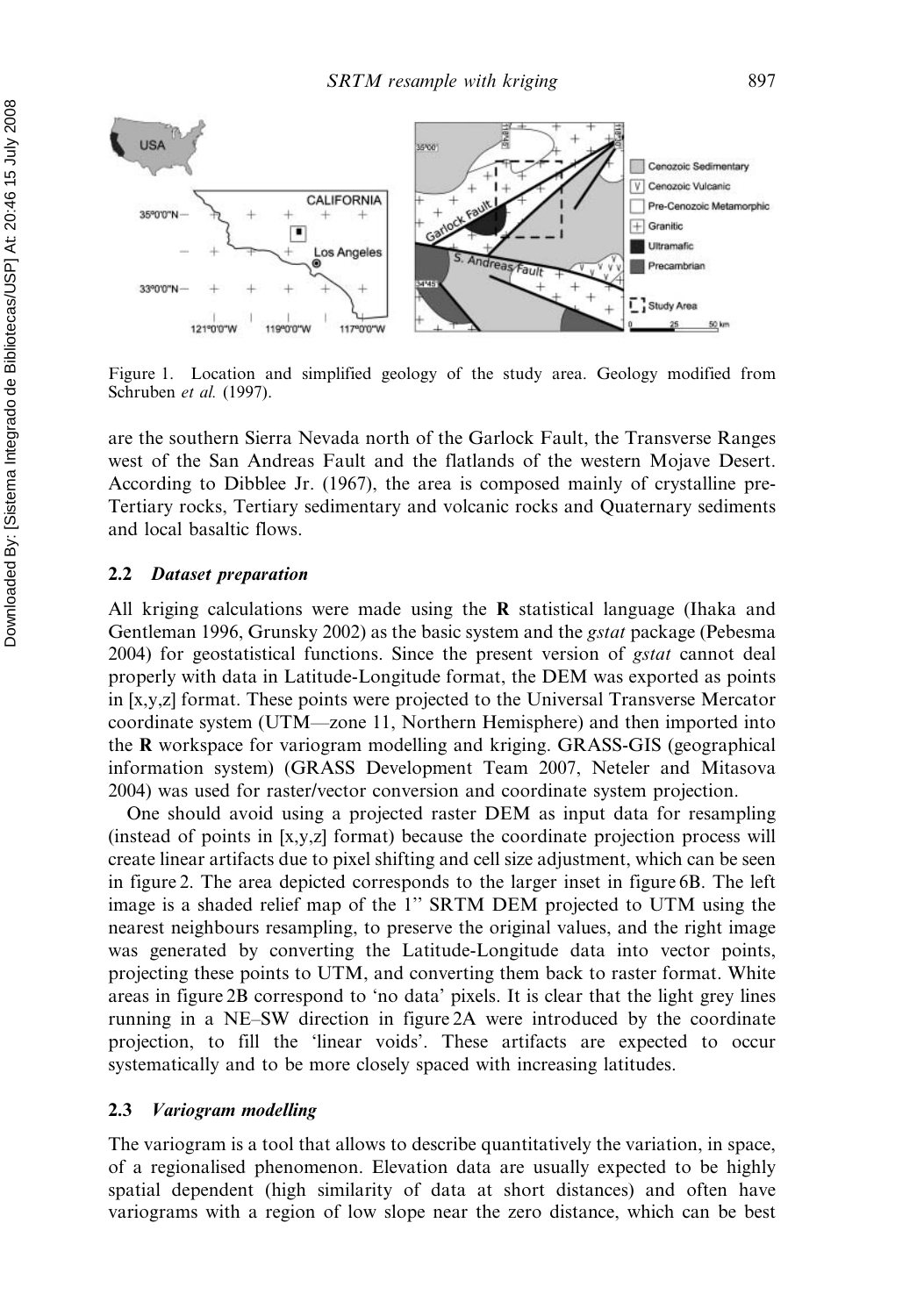

Figure 2. Artifacts generated by the coordinate projection process. A) Shaded relief image of the 1" SRTM DEM projected to UTM. No vertical exaggeration, lighting from  $315^{\circ}$ ,  $30^{\circ}$ above horizon. B) Elevation map created from conversion of projected vector points. White areas correspond to 'no data' pixels.

modelled by a Gaussian model (Burrough 1987). Variograms calculated with linear trend residues of topographic data usually have adequate fits to classical variogram models, which present a clear and defined sill (Valeriano 2002); residues of the trend surface analysis are used to guarantee geostationarity of data being modelled.

Exploratory analysis of the test area with variograms in four directions  $(0^{\circ}, 45^{\circ})$ ,  $90^\circ$  and  $135^\circ$ ) shows that when the whole area is considered (figure 3A), the variograms have different ranges and sills, but when only the initial part of the curve is taken into account (figure 3B), the curves are very similar, which allows the use of a omnidirectional variogram for kriging, if only short distances from the origin are used.

According to Valeriano *et al.* (2006), the noise present in such data, that is, low similarity of data at distances close to the grid size, can be evaluated as the rate of



Figure 3. Exploratory analysis of the study area. A) Complete variograms. B) Initial portion of the variograms (Guassian model, sill=4000, range=330).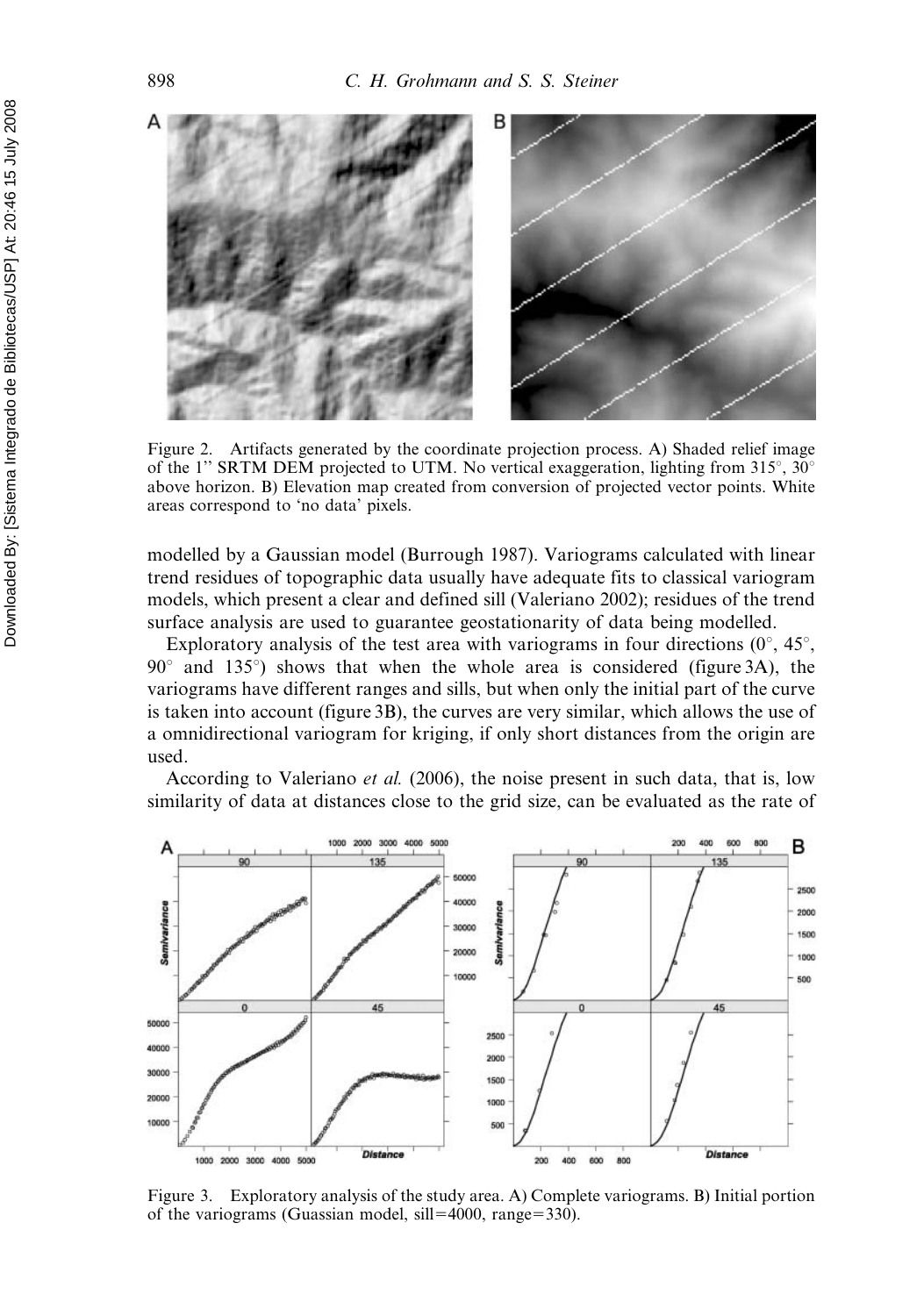nugget effect in variograms. This value can be calculated from the vertical error of SRTM elevation data, which have a theoretical vertical accuracy of  $\pm 16$  m (van Zyl 2001, Rabus et al. 2003), and an absolute error of 9.0 m for North America (Rodriguez et al. 2006). The reported absolute error represents a 90% error in Gaussian statistics, so the standard deviation (which represents approximately 68% of the values) will be 1.69 times smaller than the 90% error (Waltham 1995), that is, 5.32 m. Since the nugget effect is a measure of the [semi]variance of data, its value will be the square of the standard deviation, that is,  $28.3 \text{ m}^2$ . This value was rounded to  $30 \text{ m}^2$  in our tests.

Due to the high spacial dependence of terrain data, it is needed to limit the area within which observations are used for prediction, to work with small data variance and save computational cost. This can be done by limiting the maximum number of neighbouring points used by the interpolation function or by limiting the search radius of the function. In this work, we decided to constrain the number of neighbouring points, since the effect of this operation is similar to defining a square window around each point, except for the edges of the area.

Kriging honours the data values at their locations, so if a point to be estimated coincides with the location of a point in the original data, the predicted surface will have the same value as the original one at that location (Deutsch and Journel 1992). This can create punctual artifacts in the resampled surface, where some pixels have the same value of the original DEM and the surrounding ones have interpolated values (figure 4). Even if we consider that the 3'' DEM was created by decimation of the 1'' data (also known as thinning, that is, each value of the 3'' DEM corresponds to the value of the central pixel in a  $3\times3$  window of the 1" data) this situation should be avoided, because kriging is known to smooth the overall range of the data and it will also filter some of the noise present in SRTM models, so the resampled surface should be similar to the 1'' surface, but not exactly equal. This problem can be solved by adding a very small random variation to the coordinates of the points prior to interpolation.

One point that must be taken into account is the presence of voids in SRTM data; these voids can be successfully filled by other techniques such as the Delta-Surface



Figure 4. Punctual artifacts generated by predicted points (pixels) with the same location than original data points. A) Shaded relief image, no vertical exaggeration, lighting from  $315^{\circ}$ ,  $30^{\circ}$  above horizon. B) Elevation map. The area corresponds to the smaller inset in figure 6B.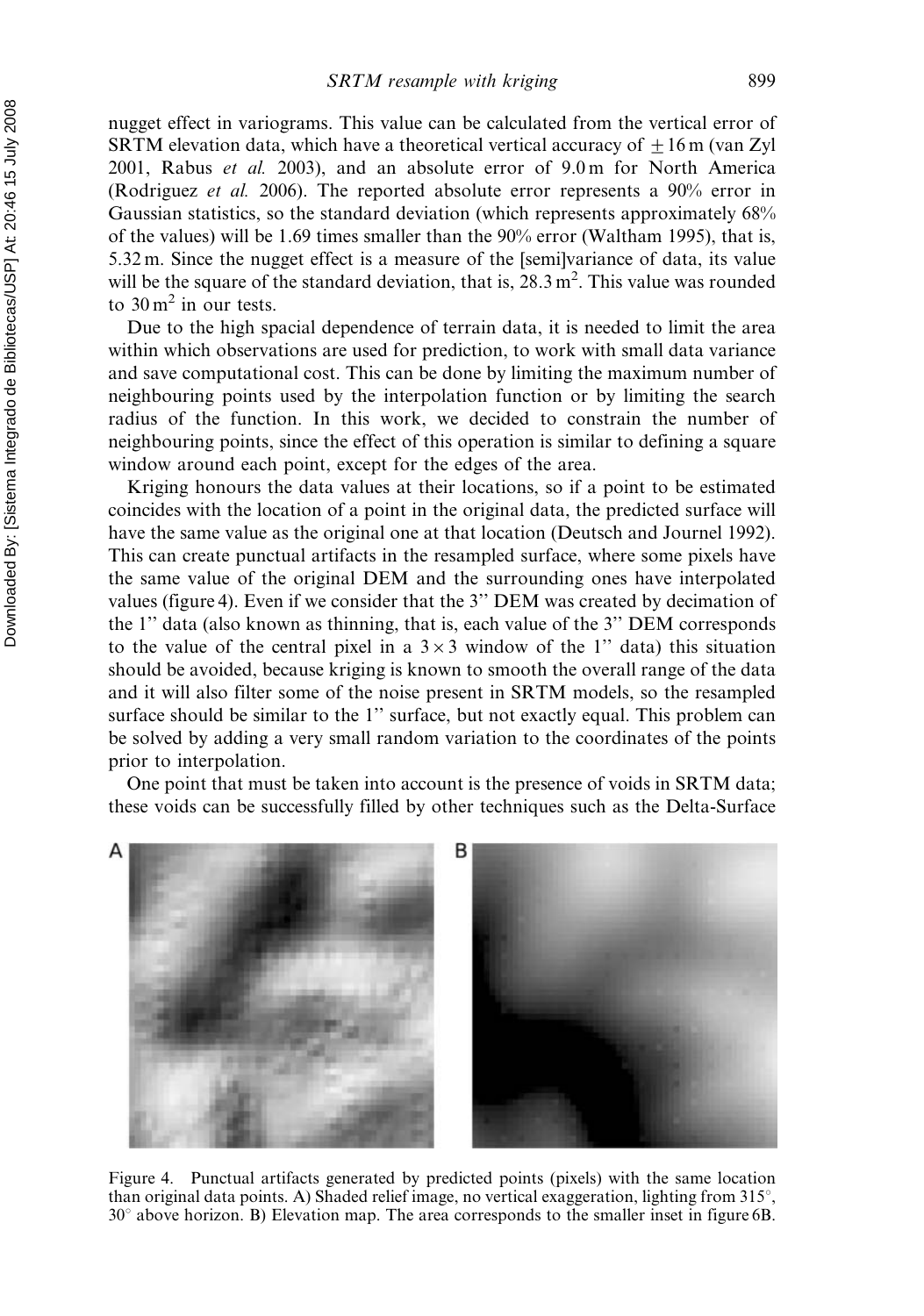method of Grohman et al. (2006). One drawback of our method is that voids larger than the distance to the most distant point in the neighbourhood will not be filled, and will remain as artifacts in the resultant surface.

## 3. Results and discussion

To test the influence of nugget effect and the number of neighbouring points in the final results, we performed tests with nugget values of 10, 30, 50 and  $100 \text{ m}^2$ , and neighbourhoods of eight ( $3 \times 3$  window), 24 ( $5 \times 5$  window), 99 ( $10 \times 10$  window) and  $399 (20 \times 20$  window) points. The complete variogram of the area and the variogram adjusted to the initial portion of the graphic, used for interpolation, are presented in figure 5.

The 3'' data points were also gridded with the Generic Mapping Tools package (GMT—Wessel and Smith 1991, 1998), using continuous curvatures splines in tension (Smith and Wessel 1990) and IDW. These methods are widely used and can be found in most GIS packages, what makes them suitable to be used for comparison with the kriging approach. To compare the interpolated surfaces with DEMs created by different methods, we selected the 1'' NED, produced from vectorised contour lines (Gesch et al. 2002).

Examples of the analysis that were carried out are presented in figures 6 and 7. For a better visualisation of the effects of changing variogram parameters in the interpolated surface, DEM images are shown as shaded relief maps with lighting positioned at N315 $\degree$  and with 30 $\degree$  of inclination, no vertical exaggeration.

The original 1'' SRTM data are presented in figure 6A and the original 3'' data in figure 6B, both with artifacts created by the coordinate projection process. The larger inset in figure 6B corresponds to the area enlarged in figures 2 and 7 and the smaller inset to the area of figure 4. The surface interpolated with kriging  $(30 \text{ m})$ resolution), is shown in figure 6C, and the surface interpolated with continuous curvatures splines in tension, in figure 6D. It is possible to see on the kriged surface that the coordinate projection artifacts are not present, that the noise was removed and that essentially all topographic features observed in the original 1'' image can be identified. Although the surface produced by splines in tension is very similar to the kriging result, one can note the presence of noise and that the coordinate projection artifacts are still present.

In figures 7A–D, the results of changing the nugget effect values are presented. Figure 7A is a subset of the final interpolated surface with *nugget*=10 m<sup>2</sup>, figure 7B



Figure 5. A) Variogram for the whole area; B) variogram adjusted to the initial portion of the graphic.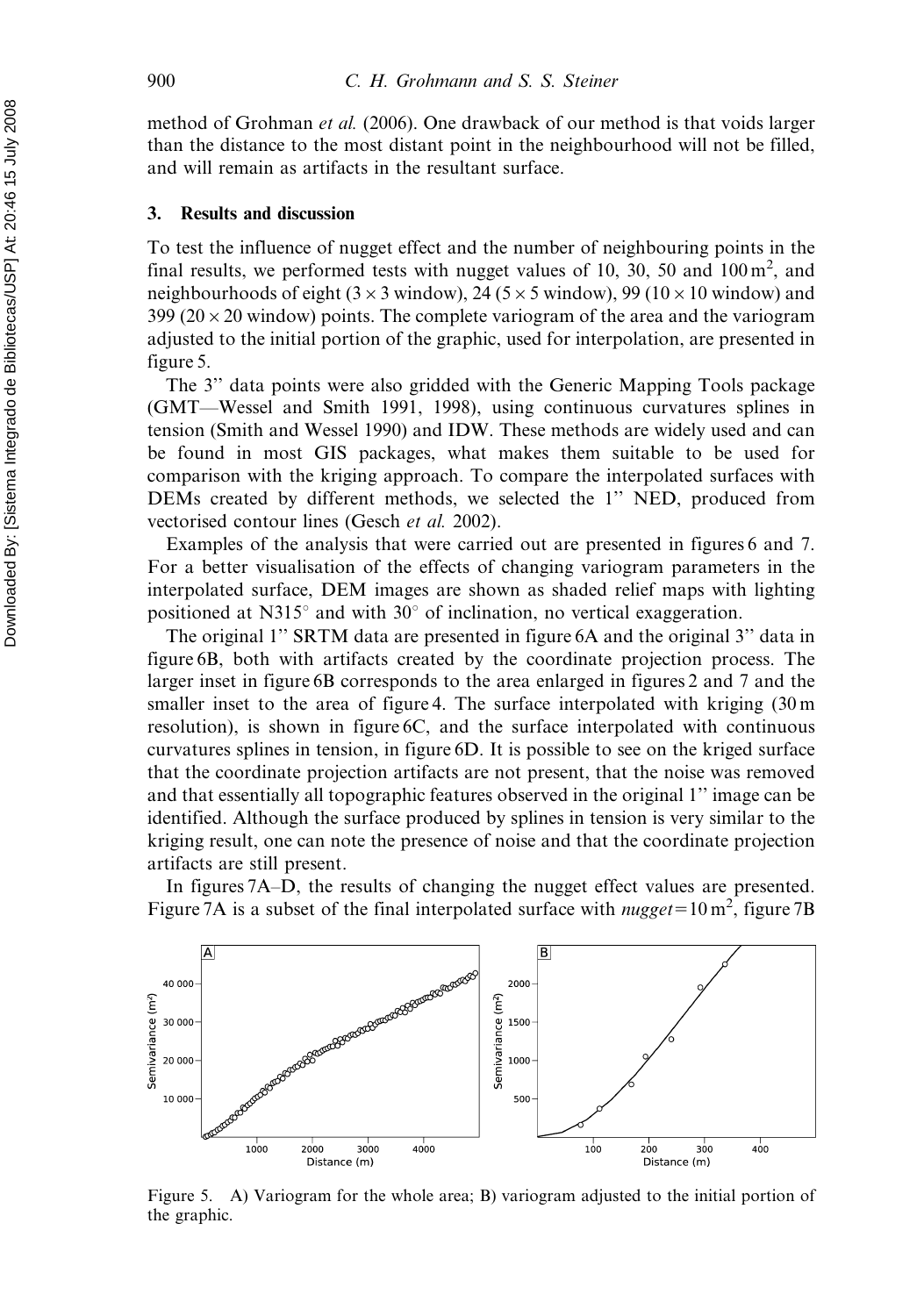

Figure 6. Shaded relief maps. A) Original data at 1'' resolution, with artifacts created by coordinate projection; B) original data at 3'' resolution, larger inset is enlarged in figures 2 and 7 and smaller inset is enlarged in figure 4; C) surface interpolated with kriging at 30 m resolution; D) surface interpolated with splines in tension at 30 m resolution. SRTM data courtesy of NASA/NGA/USGS.

has *nugget*=30 m<sup>2</sup>, figure 7C has *nugget*=50 m<sup>2</sup> and figure 7D has *nugget*=100 m<sup>2</sup>. It can be seen how the changes in this value lead to a smoother surface, with less topographical information.

The effects of changing the number of neighbouring points (nmax) are presented in figures 7E–H; figure 7E has  $nmax=8$ , figure 7F has  $nmax=24$ , figure 7G has  $nmax=99$  and figure 7H has  $nmax=399$ . These parameters not only influence the smoothness of the kriged surface, but also strongly determine the computational time involved, since the size of covariance matrices grows up exponentially.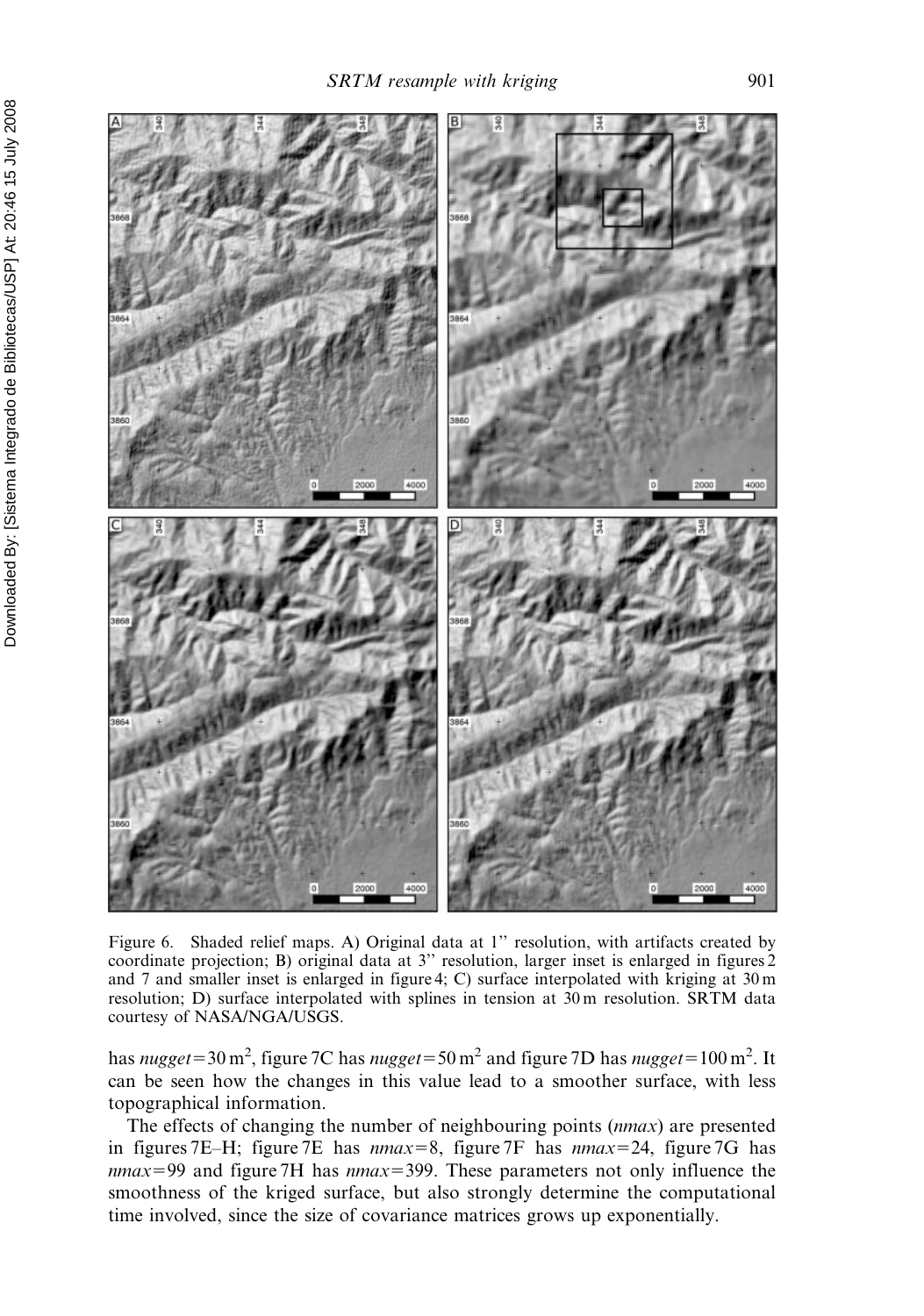

Figure 7. Effect of changing interpolation parameters in the final surface. A–D) Variations in the nugget effect; E–H) variations in nmax.

According to Guth (2006), SRTM 1'' data compare much more closely with simulated 2'' NED than with 1'' NED. Following his methodology, we created a simulated 2" NED DEM by decimating the 1" data and used a plot of mean slope value versus elevation to compare the DEMs in this study. In figure 8, curves plot according to four groups, from left to right: (i) original 3'' SRTM (black dashed line) and 1'' SRTM resampled with IDW (grey solid line); (ii) 1'' SRTM resampled with kriging (blacksolid line) and with splines (grey dot-dashed line); (iii) simulated 2'' NED (grey solid line) and original 1'' SRTM (black dot-longdashed line); and (iv) original 1'' NED (black dotted line).

The original 1'' SRTM data follow the observations made by Guth (2006), and plots almost atop the curve for the simulated 2'' NED, while the original 1'' NED plots far to right (higher mean slopes). The curve for 3'' SRTM data plots far to the left (lower mean slopes), accompanied by the interpolated 1''-IDW data, which shows that IDW resulted in an underestimation of slopes; thus it should not be used to resample DEMs to higher resolutions. Both the curves for SRTM data interpolated by kriging and by splines plot very closely, and between the curves for 3'' SRTM and 1'' SRTM, which shows a clear improvement of the DEM.

As a last comparison between the original and resampled DEMs, the drainage network was derived from all surfaces, using the  $A<sup>T</sup>$  least-cost search algorithm (implemented in GRASS in the r.watershed command, Ehlschlaeger 1989). A threshold value of 100 cells was used for surfaces with 1'' resolution and 33 cells for the 3'' SRTM, which should represent approximately the same area. Figure 9 shows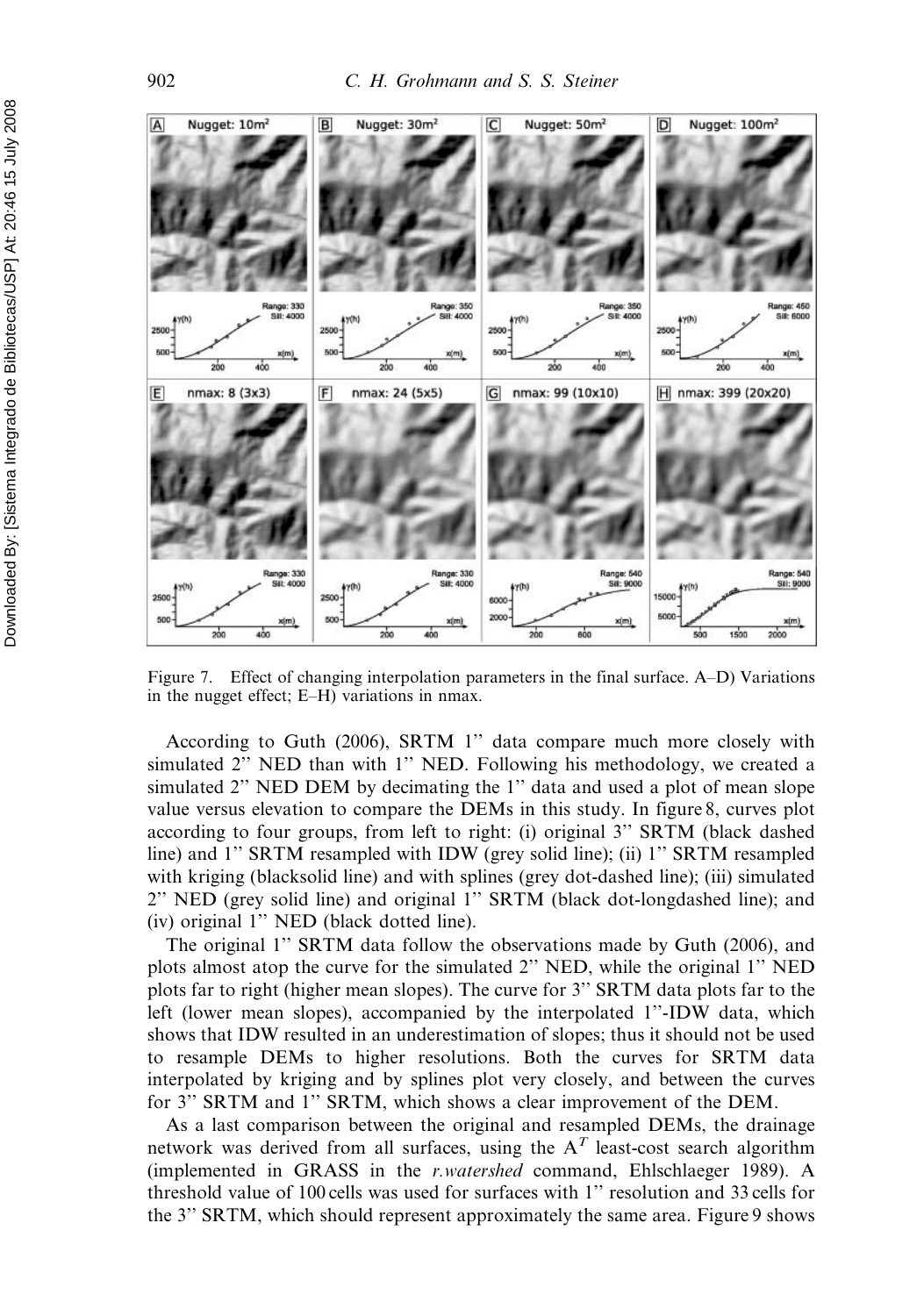

Figure 8. Plot of mean slope versus elevation for the DEMs used in this study: 1" SRTM, 3" SRTM, 1" NED, 2" NED (simulated),  $1"$  – kriging,  $1"$  – splines and  $1"$  – IDW.

the calculated streams in two subsets of the study area, one in a region of higher slopes (the same area of figures 2 and 7) and one in a region of lower slopes, where the noise present in SRTM data is more likely to induce errors in the hydrologic modelling. The 'reference' drainage was derived from 1'' NED (which is filtered for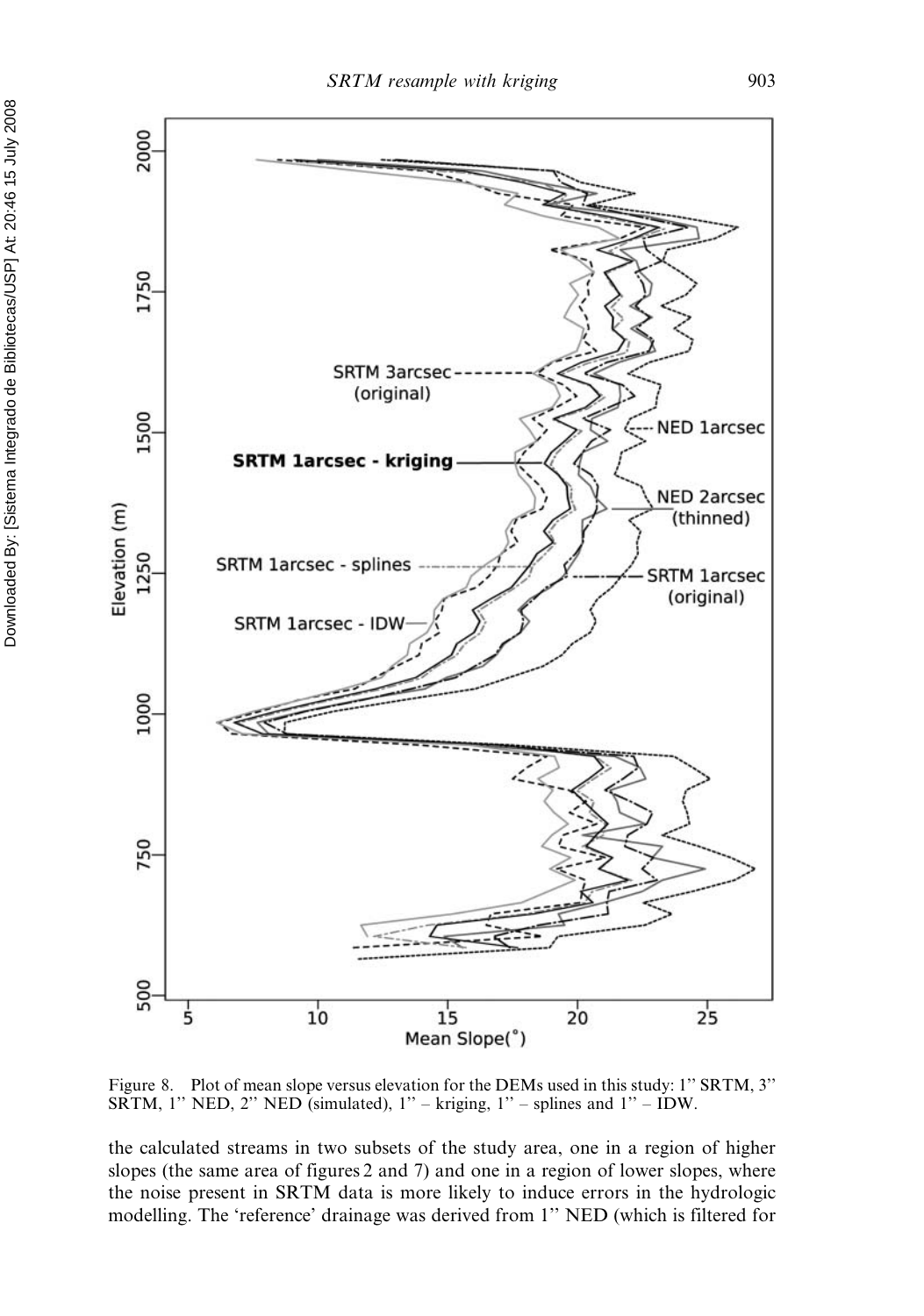

Figure 9. Calculated drainage network. Grey raster backgrounds represent the 'reference' streams, derived from the 1'' NED, and are overlaid by vectorised versions of the streams derived for each DEM.

artifact removal) and is presented as grey scale raster backgrounds overlaid by the vectorised streams of each DEM.

Drainages derived in the hilly area (figures 9B–E) are similar for all 1'' surfaces and have a good agreement with the network derived from the 1'' NED, although the streams for the IDW surface are not as 'clean' as the others, with duplicated and less smooth channels (central region of figure 9E, for instance). In the low relief area, the main streams are represented in all surfaces, but not even the original 1'' SRTM data could delineate the watersheds in the same way that the 1'' NED could. It is possible to see a large trunk river that was incorporated to the adjacent watershed to east (central-lower region of figure 9G). These two watersheds were correctly identified in the surfaces resampled by kriging and spines, although with some differences in the position of the main river, where some streams in the splines surface follow more closely the reference ones.

#### 4. Conclusions

In this paper we propose the use of kriging interpolation to resample DEM to a higher resolution. Resample of DEMs with kriging interpolation may be a laborious task, since it involves variogram modelling prior to interpolation and care must be taken on all steps of the process, but the quality of final results was considered satisfactory.

Use of few neighbouring points allows the user to perform a good adjust of the variogram model just on the initial part of the curve, but voids larger than the distance to the most distant point in the neighbourhood will become anomaly areas or will remain unfilled; on the other hand, a larger number of points will dramatically increase computational time and produce a smoother surface, obliterating small terrain features. The nugget effect will also act as a smoothing factor; in our tests, a value of  $10 \text{ m}^2$  was sufficient to eliminate noise.

The method presented here is capable of producing surfaces with well-defined peaks and ridges, without noise, and also removing linear artifacts sometimes present in original SRTM data, but it is not suitable for void filling. In case of large voids in the data, one good approach is to first fill in the voids and then resample.

The curves of mean slope versus elevation show that IDW resulted in an underestimation of slopes; thus it should not be used to resample DEMs to higher resolutions. The curves for SRTM data resampled by kriging and by splines plot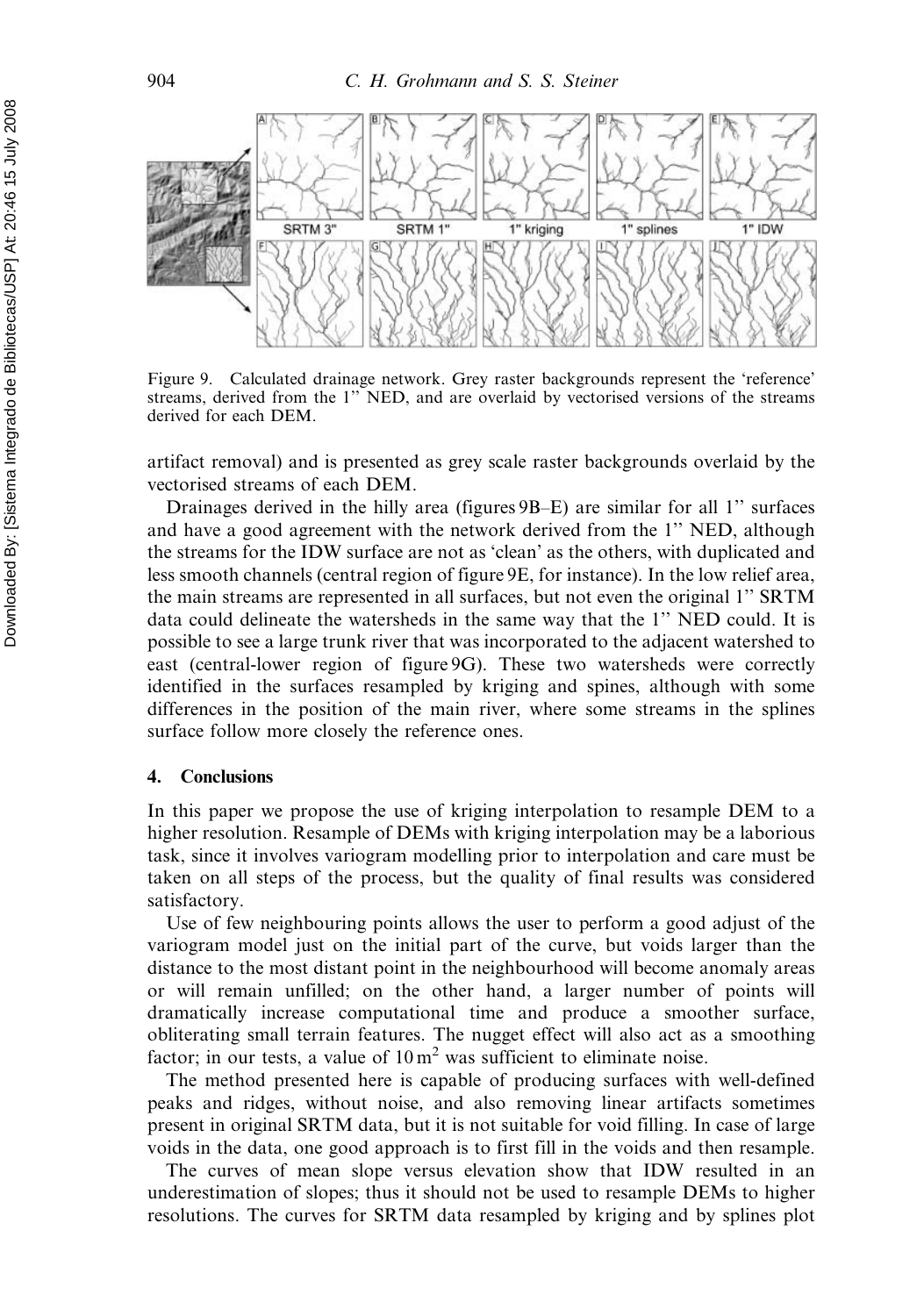between the curves for 3'' SRTM and 1'' SRTM, which shows an improvement of the DEM.

Drainages derived from the surfaces interpolated by kriging and by splines have a good agreement with streams derived from the 1'' NED, with correct identification of watersheds, even though a few differences occur in the positions of some rivers in flat areas.

Although the 1'' surfaces resampled by kriging and splines are very similar, we consider the results produced by kriging as superior, since the spline-interpolated surface still presented some noise and linear artifacts, which were removed by kriging.

#### Acknowledgements

This study was supported by Brazil's Ministry of Education (Grant No. CAPES/ PDEE-BEX 5176/06-9) and State of São Paulo Research Foundation (Grant No. FAPESP 04/06260-5). We are thankful to the anonymous reviewers of the original manuscript, Mike Smith, Roger Bivand, Claudio Riccomini and Rômulo Machado. This study was presented in earlier versions at the International Symposium on Terrain Analysis and Digital Terrain Modelling, held at Nanjing Normal University (Nanjing, China), and at the *statGIS Conference 2007*, held at Klagenfurt University (Klagenfurt, Austria).

#### **References**

- BURROUGH, P.A., 1987, Spatial aspects of ecological data. In Data Analysis in Community and Landscape Ecology, R.H. Jongman, C.J.F. ter Braak and O.F.R. van Tongeren (Eds), pp. 213–251 (Wagenigen: Pudoc).
- DEUTSCH, C.V. and JOURNEL, A.G., 1992, GSLIB: geostatistical software library and user's guide. (New York: Oxford University Press).
- DIBBLEE, T.W., Jr., 1967, Areal geology of the western Mojave Desert. U.S. Geological Survey, Prof. Paper 522, pp. 1–153.
- EHLSCHLAEGER, C.R., 1989, Using the  $A<sup>T</sup>$  search algorithm to develop hydrologic models from digital elevation data. In Proceedings of the International Geographic Information Systems (IGIS) Symposium '89, Baltimore Association of American Geographers, pp. 275–281.
- FARR, T.G. and KOBRICK, M., 2000, Shuttle Radar Topography Mission produces a wealth of data. EOS (Transactions, American Geophysical Union), 81, pp. 583–585.
- FARR, T.G., ROSEN, P.A., CARO, E., CRIPPEN, R., DUREN, R., HENSLEY, S., KOBRICK, M., PALLER, M., RODRIGUEZ, E., ROTH, L., SEAL, D., SHAFFER, S., SHIMADA, J., UMLAND, J., WERNER, M., OSKIN, M., BURBANK, D. and ALSDORF, D., 2007, The Shuttle Radar Topography Mission. Review of Geophysics, 45, p. RG2004.
- GESCH, D.B., OIMOEN, M., GREENLEE, S., NELSON, C., STEUCK, M. and TYLER, D., 2002, The national elevation dataset. Photogrammetric Engineering and Remote Sensing, 68, pp. 5–11.
- GRASS DEVELOPMENT TEAM 2007, Geographic Resources Analysis Support System (GRASS GIS) Software, ITC-irst, Trento, Italy.
- GROHMAN, G., KROENUNG, G. and STREBECK, J., 2006, Filling SRTM voids: the Delta surface fill method. *Photogrammetric Engineering and Remote Sensing*, 72, pp. 213–216.
- GRUNSKY, E.C., 2002, R: a data analysis and statistical programming environment an emerging tool for the geosciences. *Computers and Geosciences*, 28, pp. 1219–1222.
- GUTH, P.L., 2006, Geomorphometry from SRTM: comparison to NED. Photogrammetric Engineering and Remote Sensing, 72, pp. 269–278.